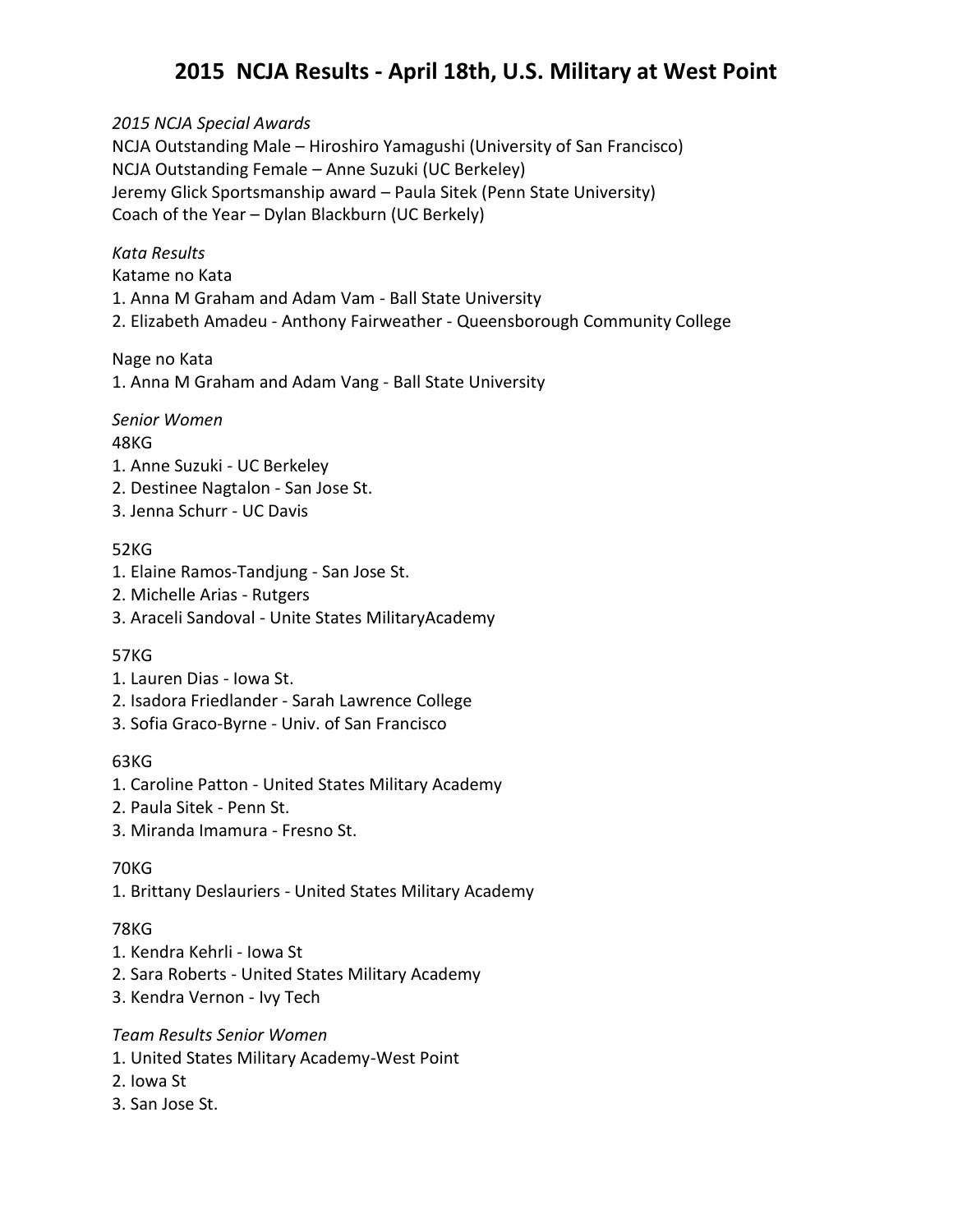*Senior Men*

## 60KG

- 1. Adam Vang Ball St.
- 2. Colin Shepard United States Military Academy
- 3. Loren Hall United States Military Academy

## 66KG

- 1. Robbie Schultheis Colorado School of Mines
- 2. Brenton Hsu San Jose St.
- 3. Pagiwa Tsoeu United States Military Academy

# 73KG

- 1. Patryk Obiedzinski York College
- 2. Anthony Kwon San Jose St.
- 3. Wojciech Szulinski York College

## 81KG

- 1. Harmik Aghakhani San Jose St.
- 2. Chance Bruce Fresno St.
- 3. Kell Berliner Univ. of Georgia

## 90KG

- 1. John Santos- United States Military Academy
- 2. Chime Uwazie United States Naval Academy
- 3. Lenny Guerrero-Baez San Jose St

# 100KG

- 1. L.A. Smith San Jose St.
- 2. Paulo de Oliveria Texas A&M
- 3. John Norman U.S. Military Academy

#### 100+

- 1. Hiroshi Yamaguchi Univ. of San Francisco
- 2. Brad Mikinski United States Military Academy
- 3. Arash Soofiani San Jose St.

#### *Team Results Senior Men*

- 1. San Jose St
- 2. United States Military Academy
- 3. Ball St
- 3. Univ of San Francisco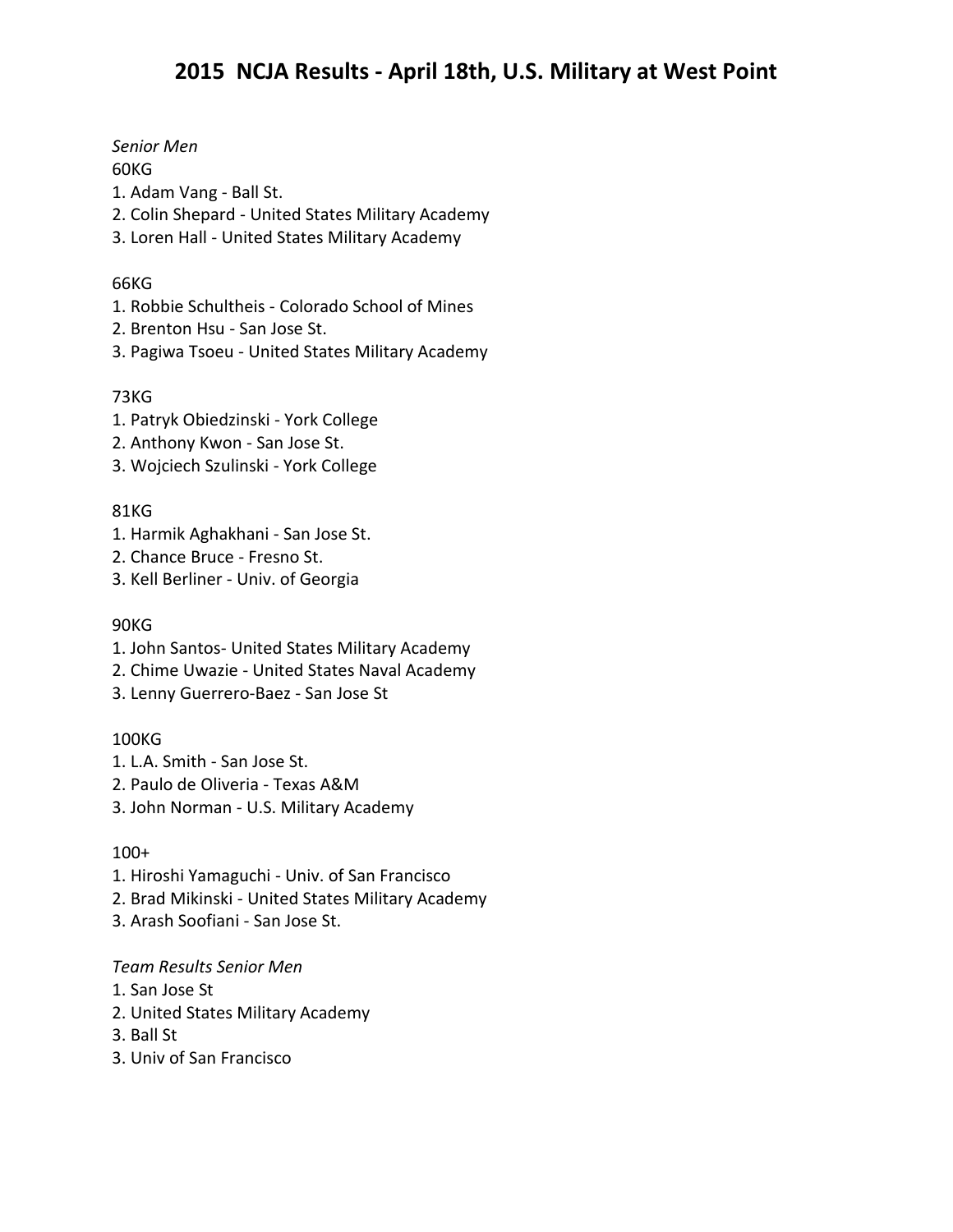*Novice Women* 48KG 1. Evelyn Chang - UC Davis

## 52KG

- 1. Araceli Sandoval United States Military Academy
- 2. Susanna Heidt United States Naval Academy

## 57KG

- 1. Lauren Dias Iowa St.
- 2. Roberta Leggett New York Univ.
- 3. Pearl Brooks United States Military Academy

## 63KG

- 1. Rachel Vaughn Texas A&M
- 2. Sabyne Nicolas St. John's Univ.
- 3. Ella Kuzmenko New York Univ
- 3. Aspen Doran United States Military Academy
- 3. Soderia Kakoulakis United States Military Academy

#### 70KG

1. Brittany Deslauriers - United States Military Academy

# 78+

- 1. Della Rivera-Casanova Iowa St.
- 2. Gabie Wolf Texas A&M

*Women's Novice Team Champions*

- 1. United States Military Academy
- 2. Iowa St.
- 3. Texas A&M
- 3. UC Davis